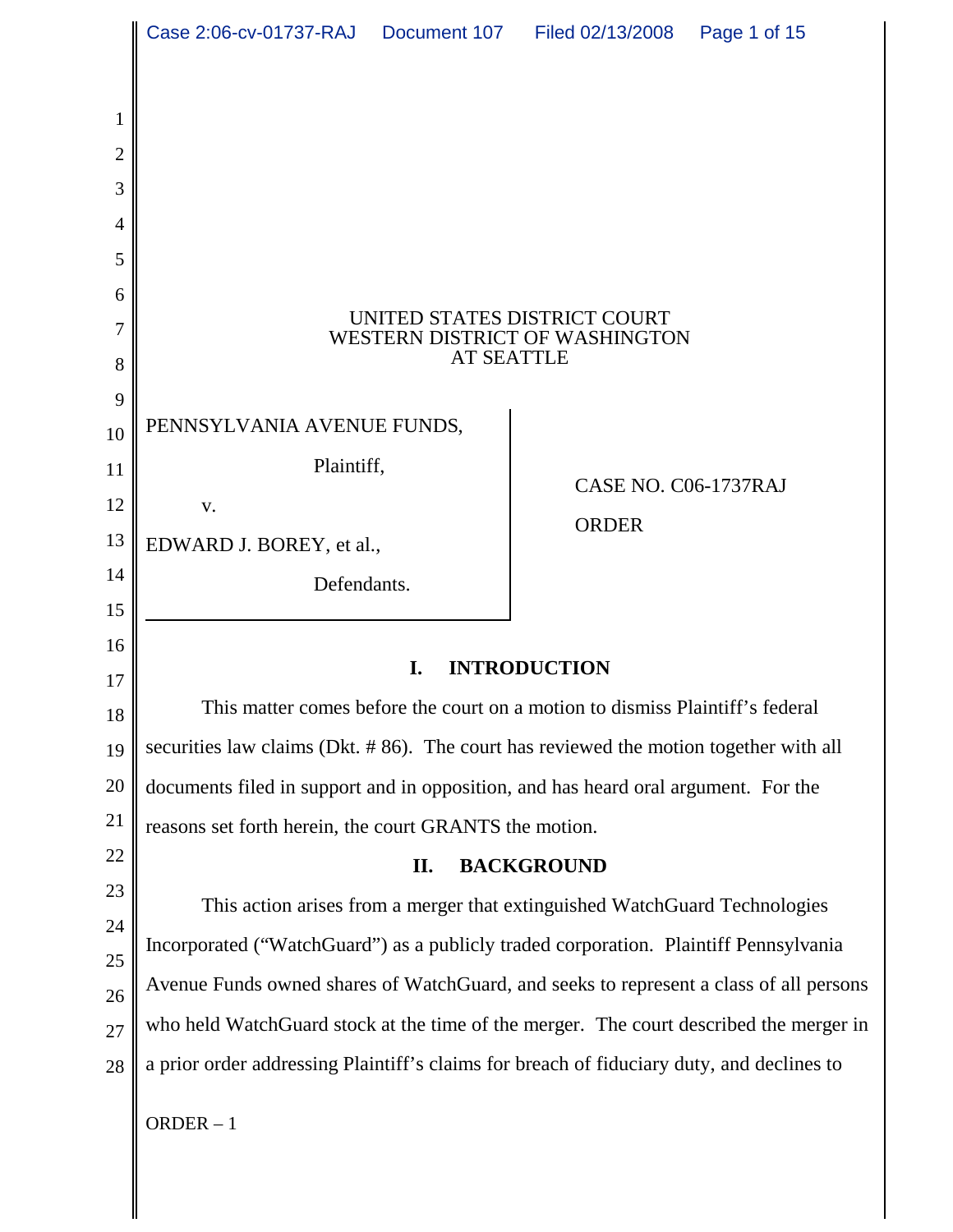repeat that description here. For purposes of this motion, it suffices to focus on two groups of Defendants, to whom the court will refer collectively as "FP" and "Vector." In describing their actions, the court relies solely on the operative complaint<sup>1</sup> ("Complaint").

Vector acquired 1.57 million shares, approximately 9.4% of WatchGuard's stock, in open-market purchases from March 14 to March 22, 2006. ¶ 37. When Vector acquired the stock, it had not made a bid for WatchGuard, but had expressed its interest an acquisition in a February 2006 letter to WatchGuard's board of directors. ¶ 36. Vector disclosed its stock purchases in a March 23, 2006 regulatory filing, ¶ 37, and disclosed its intent to make either "an all-cash merger or tender offer." ¶ 36.

Vector eventually made bids to acquire WatchGuard, as did FP. ¶¶ 46, 47, 50, 54, 56. Their bids were structured as cash mergers, requiring WatchGuard's shareholders to approve the merger knowing that they would then exchange their shares for a cash payment. Before making fixed bids, FP and Vector demanded access to WatchGuard's confidential business information and access to WatchGuard's directors and officers. ¶¶ 51-53. On March 23, 2006, Vector executed a non-disclosure agreement, after which it was given access to WatchGuard's non-public information. ¶ 53; Pltf.'s Opp'n at 4.

As of June 26, 2006, FP had made a \$4.60 per share bid, and Vector had made a \$4.65 per share bid. ¶ 50. Plaintiff claims that Vector and FP then "entered into a contract, combination or conspiracy to artificially fix the price, refrain from bidding, or rig the tender offer bids for WatchGuard shares." ¶ 54. Vector agreed to stop pursuing WatchGuard, and stand aside while FP made a lower bid. *Id.* FP later lowered its bid to \$4.25 per share, and WatchGuard's board accepted the bid on July 25, 2006. ¶ 56. On August 16, Vector announced an agreement to fund half of FP's acquisition of

28

ORDER – 2

1

2

3

4

<sup>&</sup>lt;sup>1</sup>Plaintiff relies upon its first amended complaint (Dkt. #52). The court will use bare "[" symbols when citing this pleading.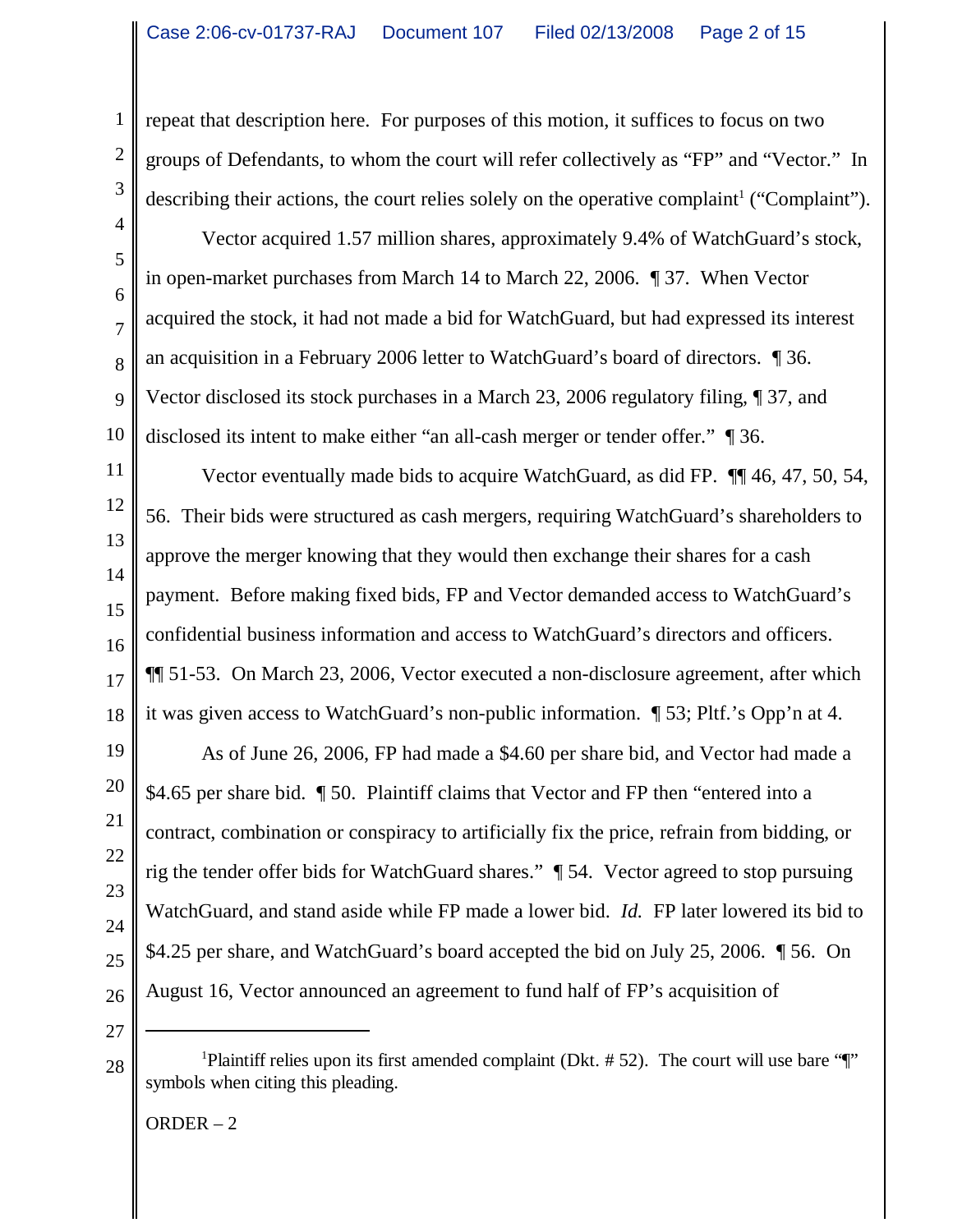WatchGuard in exchange for a 50% interest in WatchGuard after the merger.  $\sqrt{\ }$  65. WatchGuard's shareholders approved the merger, which closed in October 2006.  $\sqrt{\ }$  69.

3 4

1

2

**III. DISCUSSION**

Plaintiff claims that Vector traded on inside information when buying WatchGuard shares between March 14 and March 22, 2006 and when it agreed with FP to take a 50% interest in WatchGuard after the merger. Plaintiff also claims that Vector defrauded investors by not disclosing nonpublic, material information it learned during the merger process. Vector moves to dismiss these claims under Fed. R. Civ. P. 12(b)(6).

# **A. Standard of Review on a Motion to Dismiss**

Where a defendant alleges that a claim's factual allegations are insufficient to state a claim, the court's review of the allegations varies depending on which pleading standard applies. Ordinarily, the court reviews factual allegations under the liberal pleading standard of Fed. R. Civ. P. 8(a), construing all allegations in the light most favorable to the non-moving party. *Livid Holdings Ltd. v. Salomon Smith Barney, Inc.*, 416 F.3d 940, 946 (9th Cir. 2005). The court must accept all well-pleaded facts as true and draw all reasonable inferences in favor of the plaintiff. *Wyler Summit P'ship v. Turner Broad. Sys., Inc.*, 135 F.3d 658, 661 (9th Cir. 1998).A complaint need not contain detailed factual allegations, but it must provide the grounds for entitlement to relief and not merely a "formulaic recitation" of the elements of a cause of action. *Bell Atlantic Corp. v. Twombly*, 127 S. Ct. 1955, 1964-65 (2007). Plaintiffs must allege "enough facts to state a claim to relief that is plausible on its face." *Id*. at 1974.

For allegations that sound in fraud, a plaintiff must meet the heightened pleading standard of Fed. R. Civ. P. 9(b). *Vess v. Ciba-Geigy Corp. USA*, 317 F.3d 1097, 1104-05 (9th Cir. 2003). The plaintiff must provide allegations that are specific enough to explain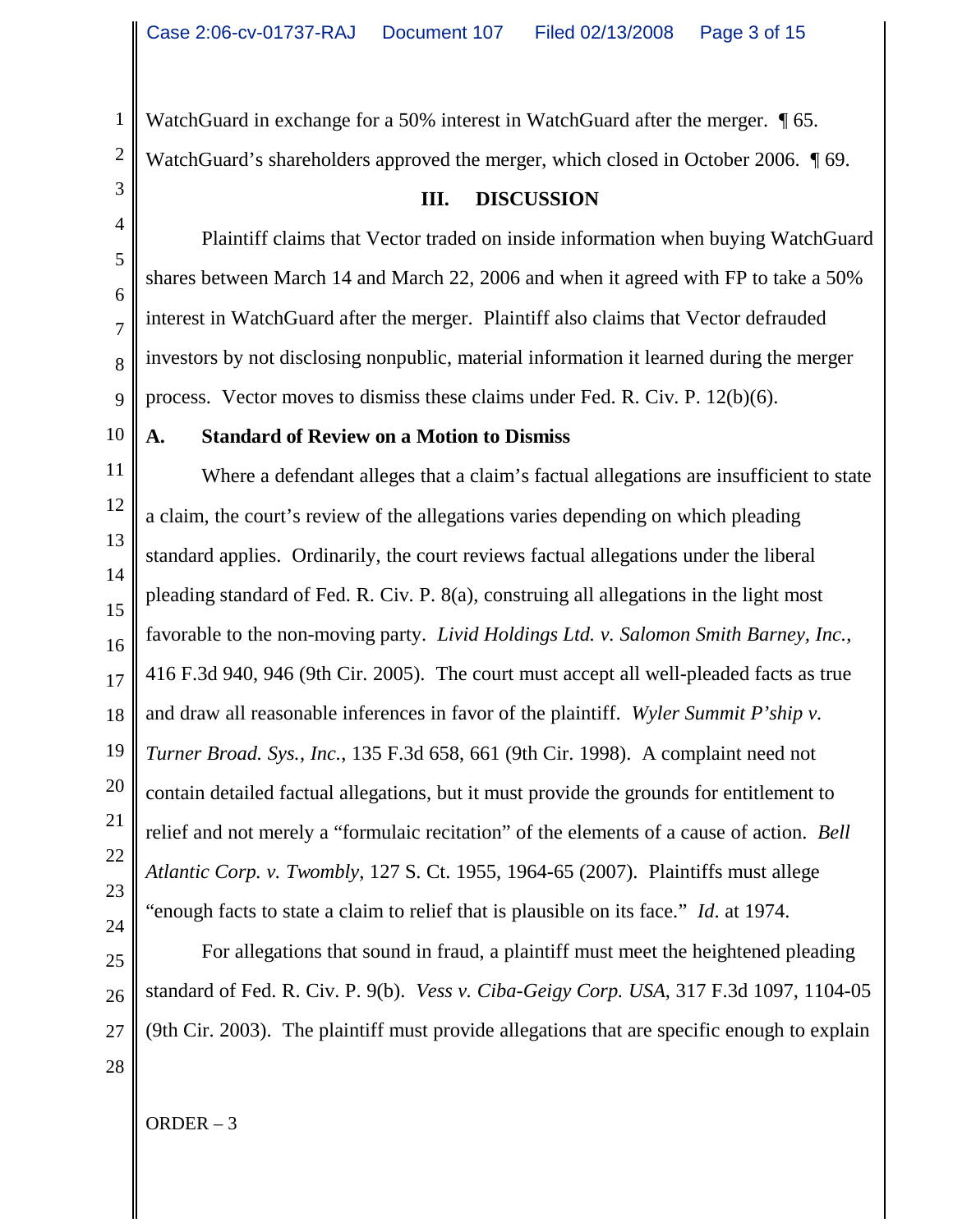what about the defendant's conduct is false or misleading, so that the defendant can formulate a specific denial. *Id.* at 1106.

Alternatively, where a defendant successfully challenges a plaintiff's legal theory, rather than the sufficiency of the plaintiff's allegations, the court must also dismiss the complaint. *Balistreri v. Pacifica Police Dep't*, 901 F.2d 696, 699 (9th Cir. 1990) ("Dismissal can be based on the lack of a cognizable legal theory or the absence of sufficient facts alleged under a cognizable legal theory.").

9 10 11 12 13 14 15 16 17 18 19 20 21 22 23 24 25 26 27 28 The Private Securities Litigation Reform Act ("PSLRA") goes well beyond the pleading requirements of the Federal Rules of Civil Procedure, imposing onerous burdens on a plaintiff seeking to plead violation of federal securities law. 15 U.S.C. § 78u-4(b). When pleading a violation based on a misrepresentation or omission, the complaint must "specify each statement alleged to have been misleading, the reason or reasons why the statement is misleading, and, if an allegation regarding the statement or omission is made on information and belief, the complaint shall state with particularity all facts on which that belief is formed." 15 U.S.C.  $\S$  78u-4(b)(1). In addition, for claims requiring a particular mental state, the complaint must "state with particularity facts giving rise to a *strong inference* that the defendant acted with the required state of mind," and must do so for "each act or omission alleged to violate" the securities laws. 15 U.S.C. § 78u-4(b)(2) (emphasis added). When determining if a complaint raises a strong inference, a court must consider "*all* reasonable inferences to be drawn from the [plaintiff's] allegations, including inferences unfavorable to the plaintiffs." *Gompper v. Visx, Inc.*, 298 F.3d 893, 897 (9th Cir. 2002) (emphasis in original). A plaintiff can prevail only by raising an inference of scienter that is "more than merely plausible or reasonable – it must be cogent and at least as compelling as any opposing inference of nonfraudulent intent." *Tellabs, Inc. v. Makor Issues & Rights, Ltd.*, 127 S. Ct. 2499, 2505 (1997). The PSLRA is the

ORDER – 4

1

2

3

4

5

6

7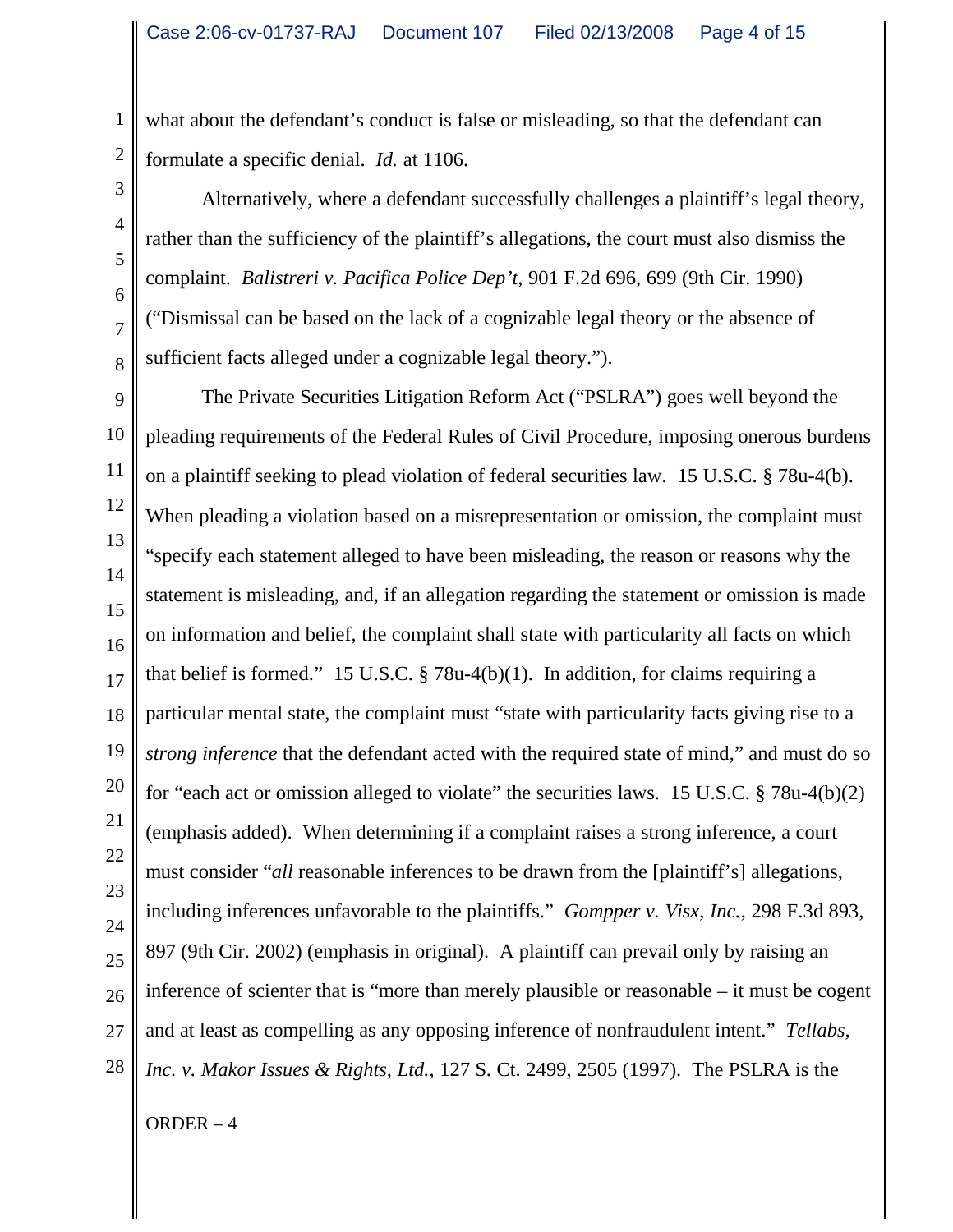death knell for the "customary latitude" a court affords a complaint in considering a motion to dismiss under Rule 12(b)(6). *Gompper*, 298 F.3d at 896; *see also Sparling v. Daou (In re Daou Sys., Inc. Sec. Litig.)*, 411 F.3d 1006, 1022 (reiterating *Gompper*).

The court now applies these pleading standards to each of Plaintiff's federal securities claims.

6 7

1

2

3

4

5

# **B. Insider Trading Under Section 10(b) and Rule 10b-5**

8 9 10 11 Plaintiff bases its insider trading claims on two securities purchases by Vector. The first was Vector's acquisition of 1.57 million shares of WatchGuard stock between March 14, 2006 and March 22, 2006. The second was Vector's purchase of a 50% interest in Gladiator, the corporate entity FP used to complete the WatchGuard merger.

12 13 14 15 16 17 18 19 20 21 Plaintiff seeks relief under Section 10(b) of the Exchange Act (15 U.S.C. § 78j(b)) and Rule 10b-5 (17 U.S.C. § 240.10b-5). Courts have charted two paths to pleading insider trading under Rule 10b-5. First, a corporate insider is liable when he "trades in the securities of his corporation on the basis of material, nonpublic information." *United States v. O'Hagan*, 521 U.S. 642 at 651-52 (1997) (describing "classical theory" of insider trading liability). The classical theory requires that the trader owe a duty either to the party with whom he trades, the shareholders of the company in whose stock he trades, or that he obtain information from someone he knows or should know breached a duty in disclosing the information to him. *SEC v. Clark*, 915 F.2d 439, 443 (9th Cir. 1990).

The second theory focuses on the duty of the trader to the source of the material, nonpublic information. Under the "misappropriation theory" of insider trading liability, a person who acquires information from a source to whom he owes a duty of loyalty and confidentiality is liable if he trades on the information. *O'Hagan*, 521 U.S. at 652.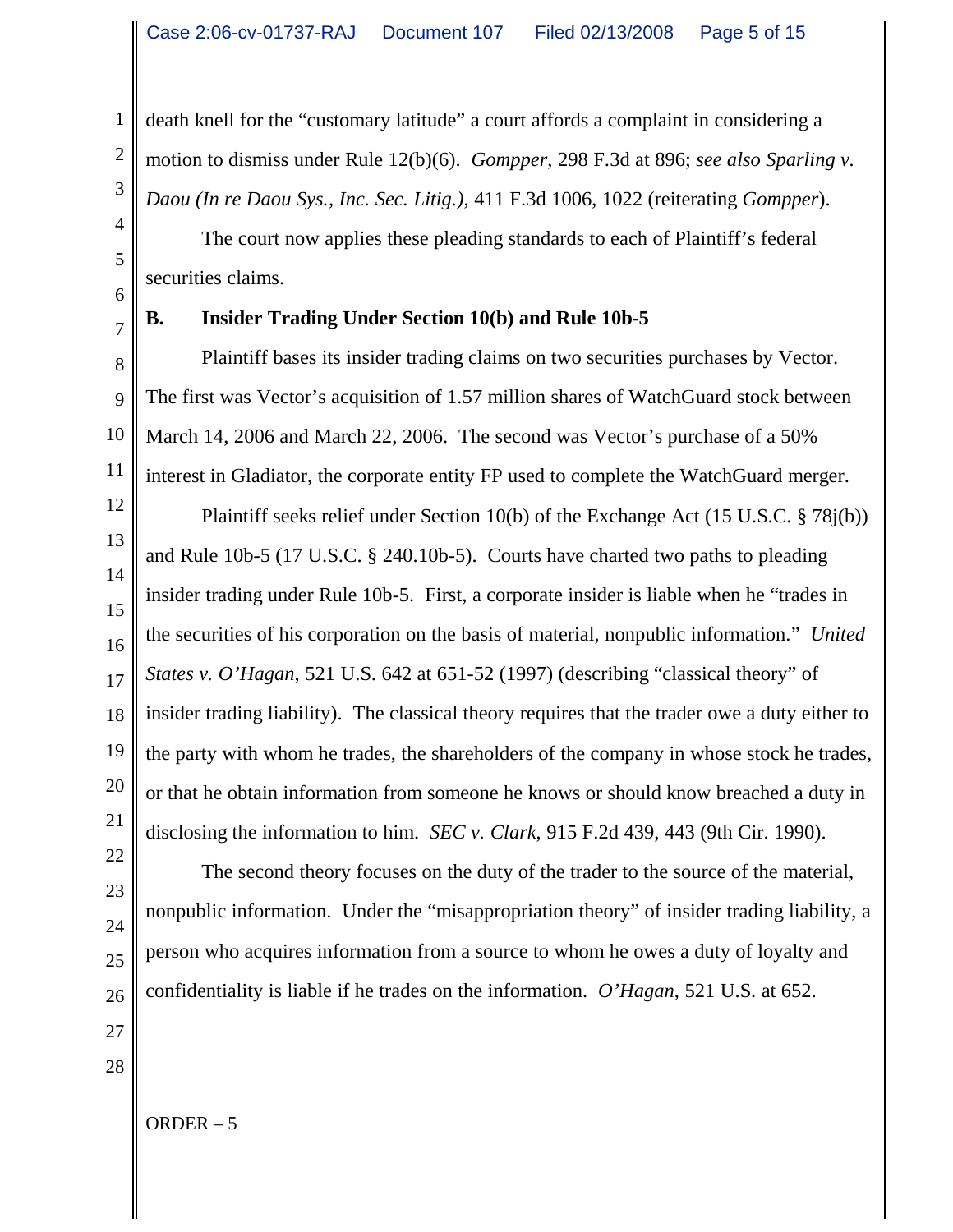Although neither Section 10(b) nor Rule 10b-5 provide an express private right of action, courts have held that private plaintiffs may recover, subject to certain limitations.<sup>2</sup> *Brody v. Transitional Hosps. Corp.*, 280 F.3d 997, 1000-01 (9th Cir. 2002).

4 5 6 7 8 9 10 11 12 13 14 15 16 17 18 19 A complaint alleging a Rule 10b-5 violation is subject not only to the heightened pleading requirements of Fed. R. Civ. P. 9(b), but also the pleading rules of the PSLRA. *Daou*, 411 F.3d at 1014; *see also Shurkin v. Golden State Vintners, Inc.*, 471 F. Supp. 2d 998 (N.D. Cal. 2006) (applying PSLRA to insider trading claim). To satisfy the PSLRA in the context of a Rule 10b-5 allegation, a plaintiff must plead with particularity facts that create a "strong inference of, at a minimum, deliberate recklessness." *In re Silicon Graphics Inc. Sec. Litig.*, 183 F.3d 970, 977 (9th Cir. 1999) (internal quotation omitted). Under Rule 10b-5, the required state of mind is "scienter," which the Supreme Court has defined as a "mental state embracing intent to deceive, manipulate, or defraud." *Id.* at 975 (quoting *Ernst & Ernst v. Hochfelder*, 425 U.S. 185, 193-94 n.12 (1976)). In holding that scienter requires at least "deliberate recklessness," the Ninth Circuit rejected the notion that pleading "simple recklessness" suffices. *Id.* at 977. Instead, a plaintiff seeking to overcome the PSLRA's pleading hurdle must allege "specific facts indicating no less than a degree of recklessness that strongly suggests actual intent." *Id.* at 979.

Plaintiff's allegations do not add up to a claim for insider trading. First, Plaintiff's pleadings raise considerable doubt that Vector had material, nonpublic information when

23

20

21

22

1

2

3

24 25 26 27 28 <sup>2</sup> Among these limitations, only persons who "traded contemporaneously with the insider" may bring civil claims for insider trading. *Neubronner v. Milken*, 6 F.3d 666, 670 (9th Cir. 1993); *see also Brody v. Transitional Hosps. Corp.*, 280 F.3d 997, 1005 (9th Cir. 2002) (extending contemporaneous trading requirement to actions under Rule 14e-3). Vector interprets this limitation to require allegations that a plaintiff bought at the same time that an insider sold stock, or sold at the same time that an insider bought stock. No court, however, has construed the requirement so strictly. The court's ultimate disposition of this motion makes it unnecessary to decide whether to adopt Vector's interpretation of the contemporaneous trading requirement.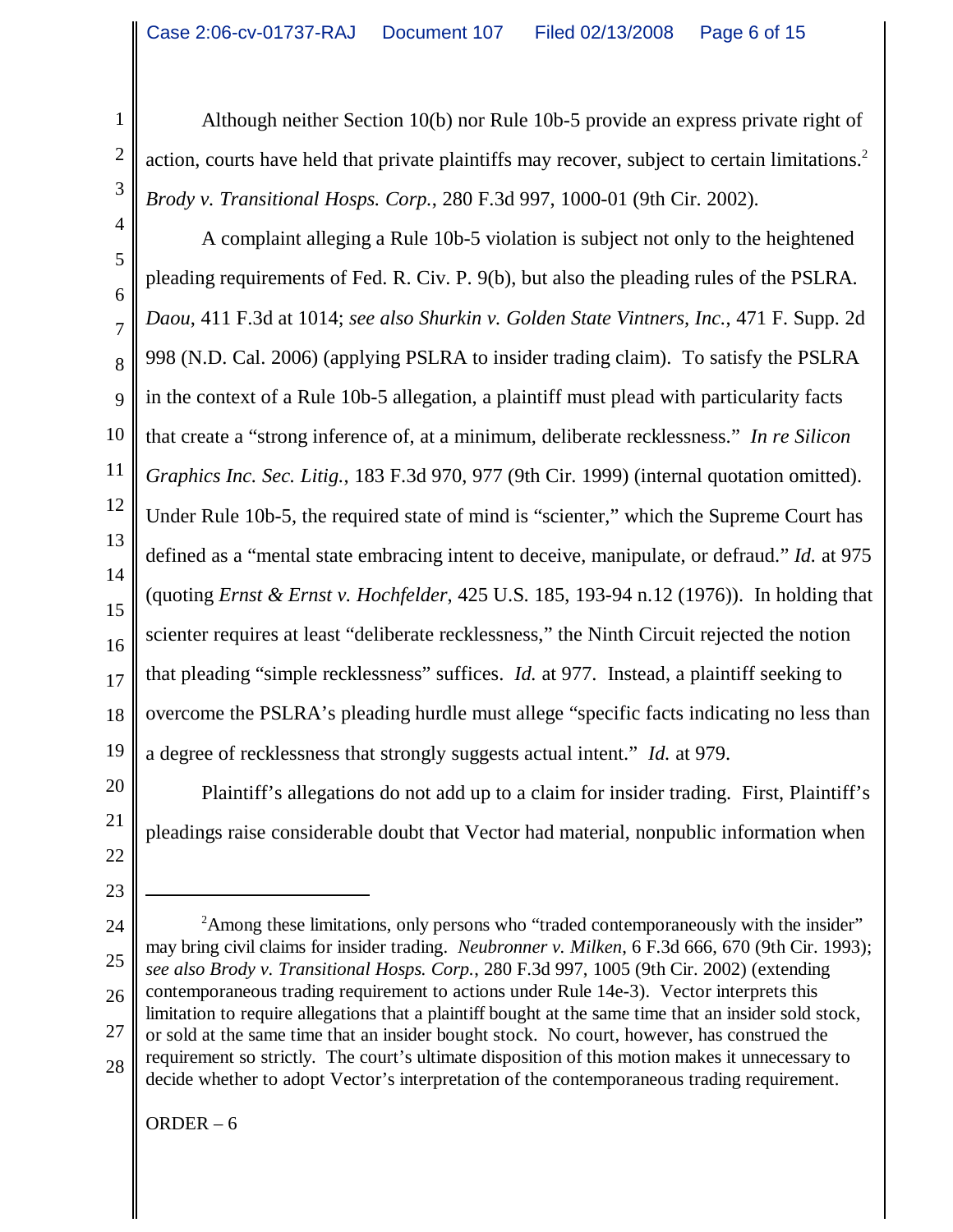1 2 3 4 5 6 7 8 9 10 11 12 13 14 15 16 it bought WatchGuard stock in March 2006. The sole allegation supporting Plaintiff's theory is that "Vector was given material non-public information, including information that caused Vector to continue purchasing WatchGuard stock." ¶ 37. Other allegations sharply contradict this one. Plaintiff alleges that Vector acquired nonpublic information from WatchGuard's board "[d]uring the course of its due diligence." ¶ 52. Vector also "executed non-disclosure agreements *prior* to receiving due diligence materials." ¶ 53 (emphasis added). Plaintiff admits that Vector executed the agreements on March 23, 2006. Pltf.'s Opp'n at 4. The resulting inference is that Vector received nonpublic information only *after* it completed its alleged "insider" trades on March 22, 2006. This inference finds further support in Plaintiff's admission that Vector's initial bid for WatchGuard in May 2006 came "before receipt [of] due diligence materials . . . ." Pltf.'s Opp'n at 12 (citing ¶¶ 46-47). Nonetheless, at oral argument, Plaintiff urged the court to focus on the lone allegation in its complaint supporting its claim that Vector had inside information prior to March 23, 2006, ignoring Plaintiff's contradictory allegations.

17 18 19 20 21 22 23 24 25 Even accepting Plaintiff's interpretation of its contradictory pleadings, the allegation that Vector did not sign a non-disclosure agreement until *after* it bought WatchGuard stock is fatal to Plaintiff's claim. To the extent that Plaintiff relies on the "classical" insider trading paradigm, it has failed to allege any facts from which the court could infer that Vector owed a duty to the parties to Vector's open market transactions, or to WatchGuard's shareholders. Plaintiff also makes no allegations from which the court can infer that Vector knew or had reason to know that WatchGuard's directors breached fiduciary duties in providing it with inside information.<sup>3</sup> To the extent that Plaintiff

26

<sup>27</sup> 28 <sup>3</sup>To the extent that Plaintiff alleges that anyone at WatchGuard breached a duty in giving information to Vector., the allegation is untenable for the reasons stated in the court's prior order dismissing Plaintiff's breach of fiduciary duty claims against WatchGuard's directors.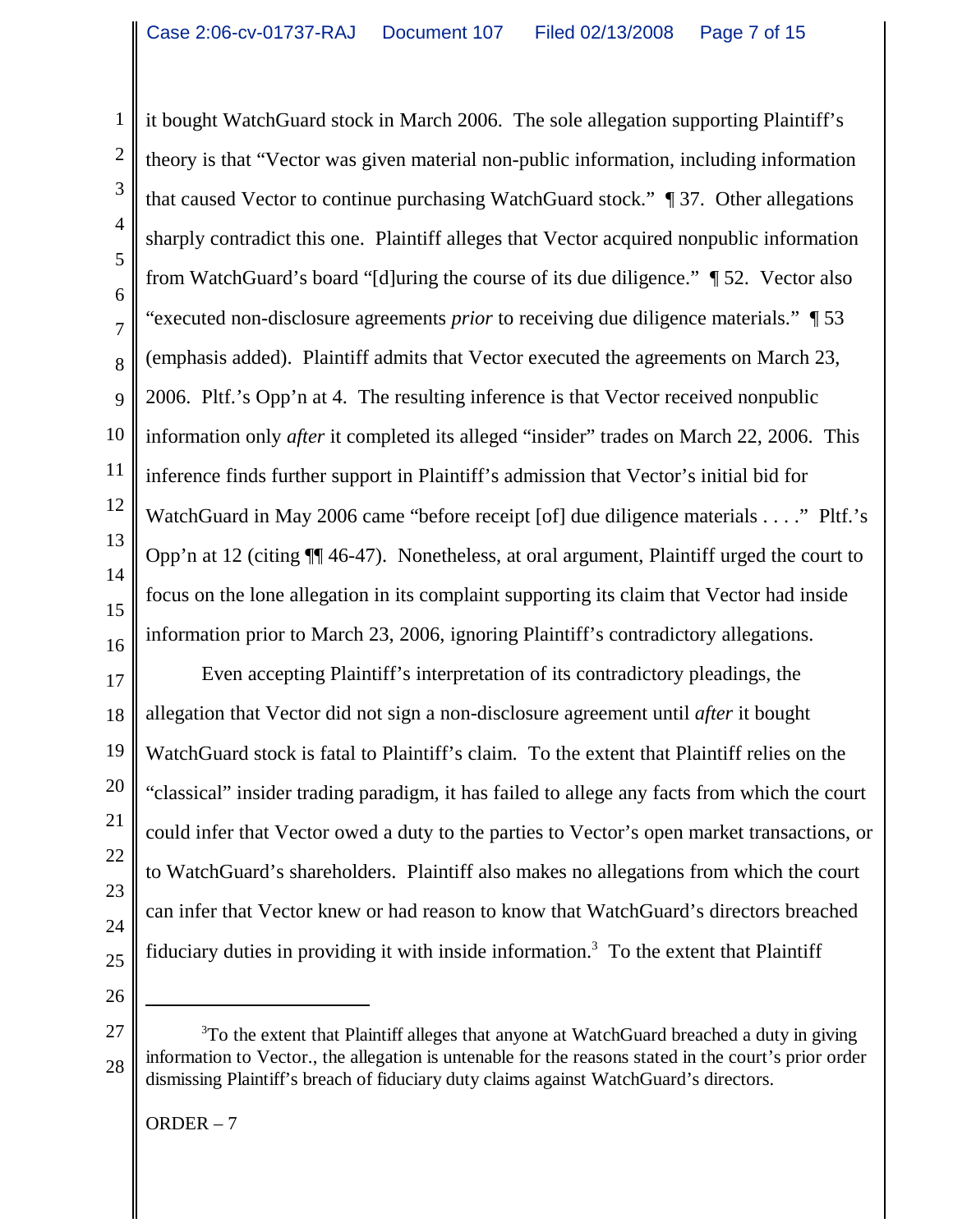asserts a claim under the misappropriation theory, its admission that WatchGuard signed no confidentiality agreement until after its March trades is fatal. Absent a non-disclosure agreement or other source of duty, Vector owed no duty to WatchGuard when it bought stock in March 2006. Lacking a duty to WatchGuard, the source from which it allegedly acquired its information, Vector cannot be liable under a misappropriation theory.

Plaintiff's claim based on Vector's acquisition of an interest in Gladiator suffers from deeper flaws. Under either a misappropriation or classical theory, a trader must refrain from trades in the stock of the corporation about which it has inside information. Plaintiff offers no authority transforming this prohibition into a ban on acquiring stock of a different corporate entity. Plaintiff owed no duty to anyone to refrain from buying Gladiator stock.

Even if the court were to ignore these fundamental deficiencies, it could not ignore that Plaintiff's allegations lack the specificity necessary to comply with the PSLRA. Plaintiff provides no detail regarding what confidential information Vector acquired from WatchGuard. The PSLRA requires that Plaintiff "state with particularity facts giving rise to a strong inference" that Vector acted with scienter. 15 U.S.C. § 78u-4(b)(2). Plaintiff states no facts regarding the information Vector obtained, it merely asserts that the information was "material" and "nonpublic." Absent more detail, the court cannot infer that Vector acted with at least deliberate recklessness in its later acquisitions of WatchGuard stock. Plaintiff thus fails to raise a strong inference of scienter, and fails to adequately plead a claim for insider trading under Rule 10b-5.

# **C. Plaintiff's Williams Act Claims**

Plaintiff makes two claims under the Williams Act (15 U.S.C. §§ 78m(d)-(e), 78n(d)-(f)), which governs tender offers to acquire all or a significant portion of a target company's securities. Plaintiff alleges that Vector violated the provision barring

ORDER – 8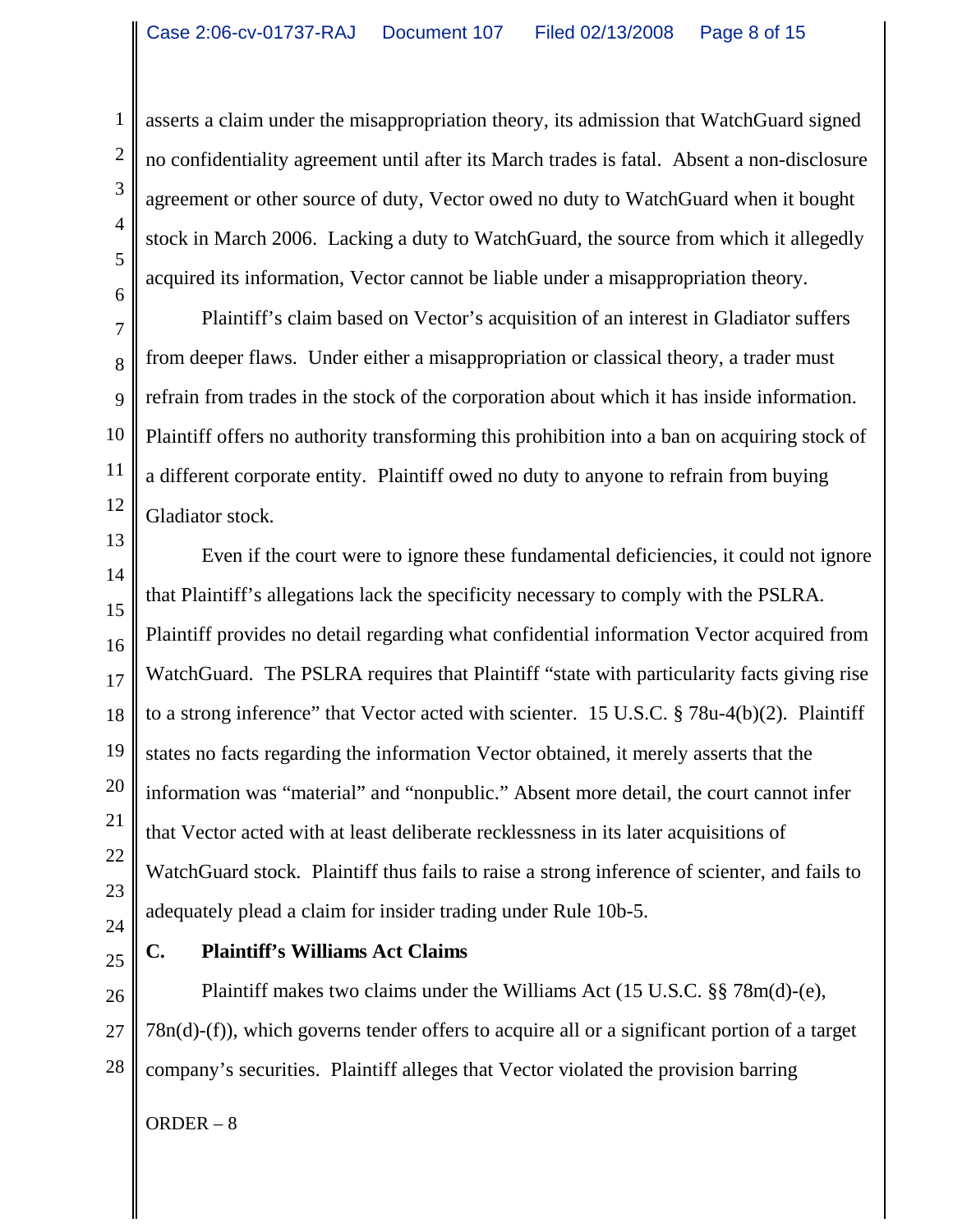misrepresentations and other "fraudulent, deceptive, or manipulative acts" in connection with a tender offer. 15 U.S.C. § 78n(e). Plaintiff also alleges that Vector violated the regulation promulgated under the Williams Act making it unlawful for a person to acquire securities while in possession of material, non-public information related to a tender offer for those securities. 17 C.F.R. § 240.14e-3 ("Rule 14e-3").

7 8 9 10 11 12 13 14 15 16 Vector contends that Plaintiff cannot seek Williams Act relief because neither it nor FP made a "tender offer" for WatchGuard securities. Curiously, neither Congress nor the SEC has defined "tender offer." *Polinsky v. MCA, Inc.*, 680 F.2d 1286, 1290 (9th Cir. 1982). Courts have offered guidance for determining if an acquisition bid is a tender offer, but none has squarely addressed an offer like the one before the court. *See, e.g.*, *id.* at 1290-91 (relying on seven-factor inquiry into potential tender offer from *Wellman v. Dickinson*, 475 F. Supp. 783, 823-24 (S.D.N.Y. 1979)). The court finds it unnecessary to determine if FP or Vector made tender offers, or if the Williams Act applies to Vector. Assuming that the Act applies, Plaintiff has not stated a cognizable claim.

17

25

1

2

3

4

5

6

### **1. Tender Offer Fraud**

18 19 20 21 22 23 24 A claim for fraud under the Williams Act is much like a claim under Rule 10b-5. *Rubke v. Capitol Bancorp Ltd.*, 460 F. Supp. 2d 1124, 1150 (N.D. Cal. 2006). Section 13(e), like Section 10(b), focuses on misrepresentations: It shall be unlawful for any person to make any untrue statement of a material fact or omit to state any material fact necessary in order to make the statements made, in the light of the circumstances under which they are made, not misleading or to engage in any fraudulent, deceptive, or manipulative acts or practices, in connection with any tender offer or request or invitation for tenders, or any solicitation of security holders in opposition to or in favor of any such offer, request, or invitation.

- 26 27 28 15 U.S.C. § 78n(e). As with a claim under Section 10(b), a plaintiff claiming fraud in violation of the Williams Act must prove material misrepresentations or omissions, and must prove that a defendant acted with scienter. *Rubke*, 460 F. Supp. 2d at 1150.
	- ORDER 9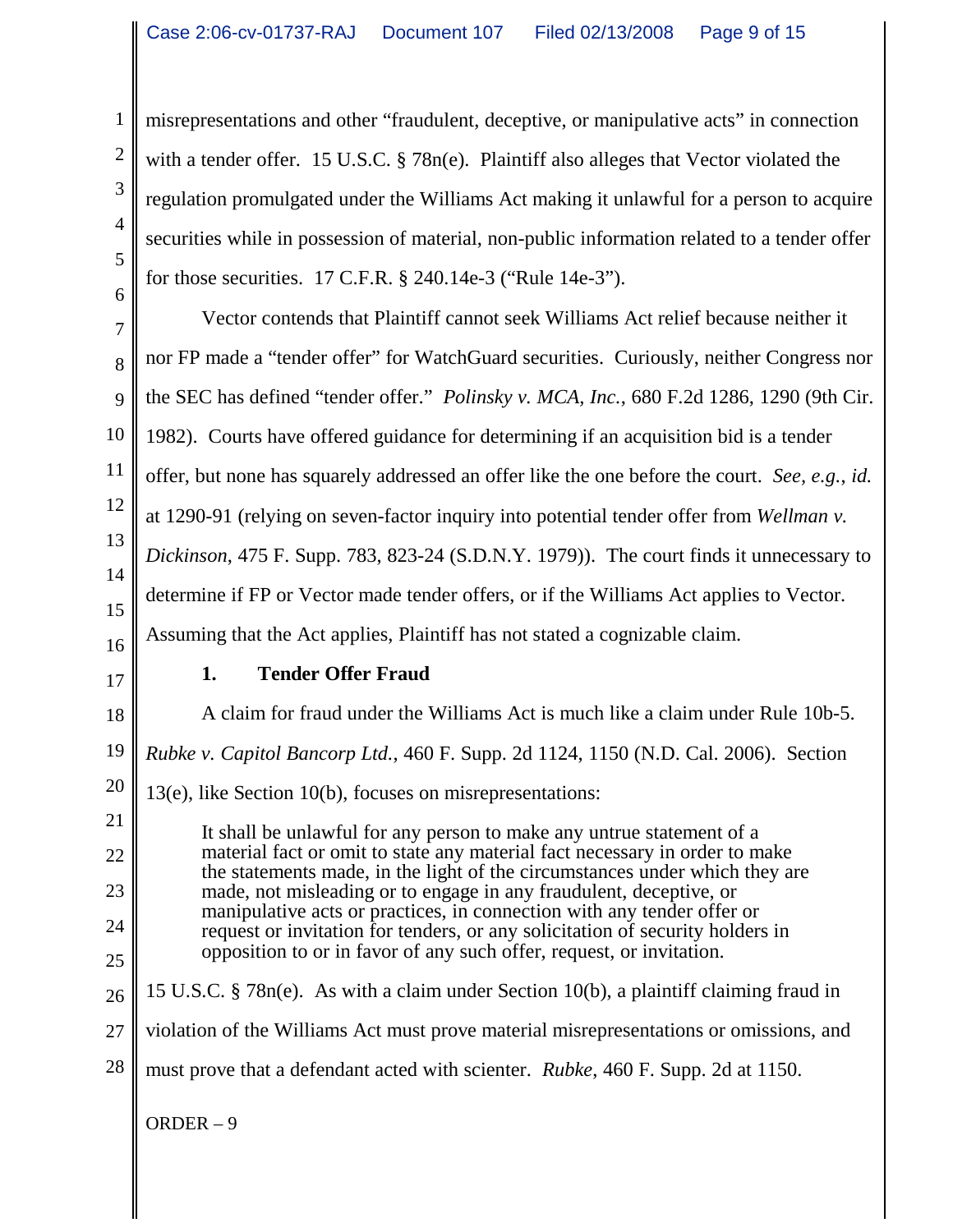1 2 3 4 5 6 7 8 9 10 11 12 13 14 15 16 17 18 Plaintiff misconstrues the anti-fraud provision of the Williams Act as a mandate for disclosure. The provision does not require disclosure, it prohibits untrue statements, or omissions that make otherwise true statements misleading. *See Brody*, 280 F.3d at 1006 ("To be actionable under the securities laws, an omission must be misleading; in other words it must affirmatively create an impression of a state of affairs that differs in a material way from the one that actually exists."). It is not sufficient for Plaintiff to point to missing disclosures. *Id*. ("No matter how detailed and accurate disclosure statements are, there are likely to be additional details that could have been disclosed but were not."). Other provisions of the Williams Act, and regulations promulgated under them, require specific disclosures about the "qualifications and intentions of the offering party." *Rondeau v. Mosinee Paper Corp.*, 422 U.S. 49, 58 (1975). These particularized disclosure mandates, however, do not convert the separate anti-fraud provision of the Williams Act into a source of a sweeping duty of disclosure. The purpose of the Williams Act is not to make the acquiror the fiduciary of the target company or its shareholders, but rather to ensure informational neutrality between the target and the acquiror. *Id.*

19 20 21 22 23 24 25 26 27 Plaintiff's fraud claim relies on assertions that Vector failed to disclose something regarding its plan to acquire WatchGuard. As the court's formulation of the claim indicates, the Complaint provides few specifics as to what Vector should have disclosed. If the claim is that Vector should have disclosed the reasons for its pricing of its offers for WatchGuard, the claim has no basis, because neither the Williams Act nor any other authority obligates an acquiror to explain its valuation of a target company. Plaintiff points to no affirmative representation regarding the value of WatchGuard that is misleading in light of Vector's nondisclosures. Vector's only disclosure regarding the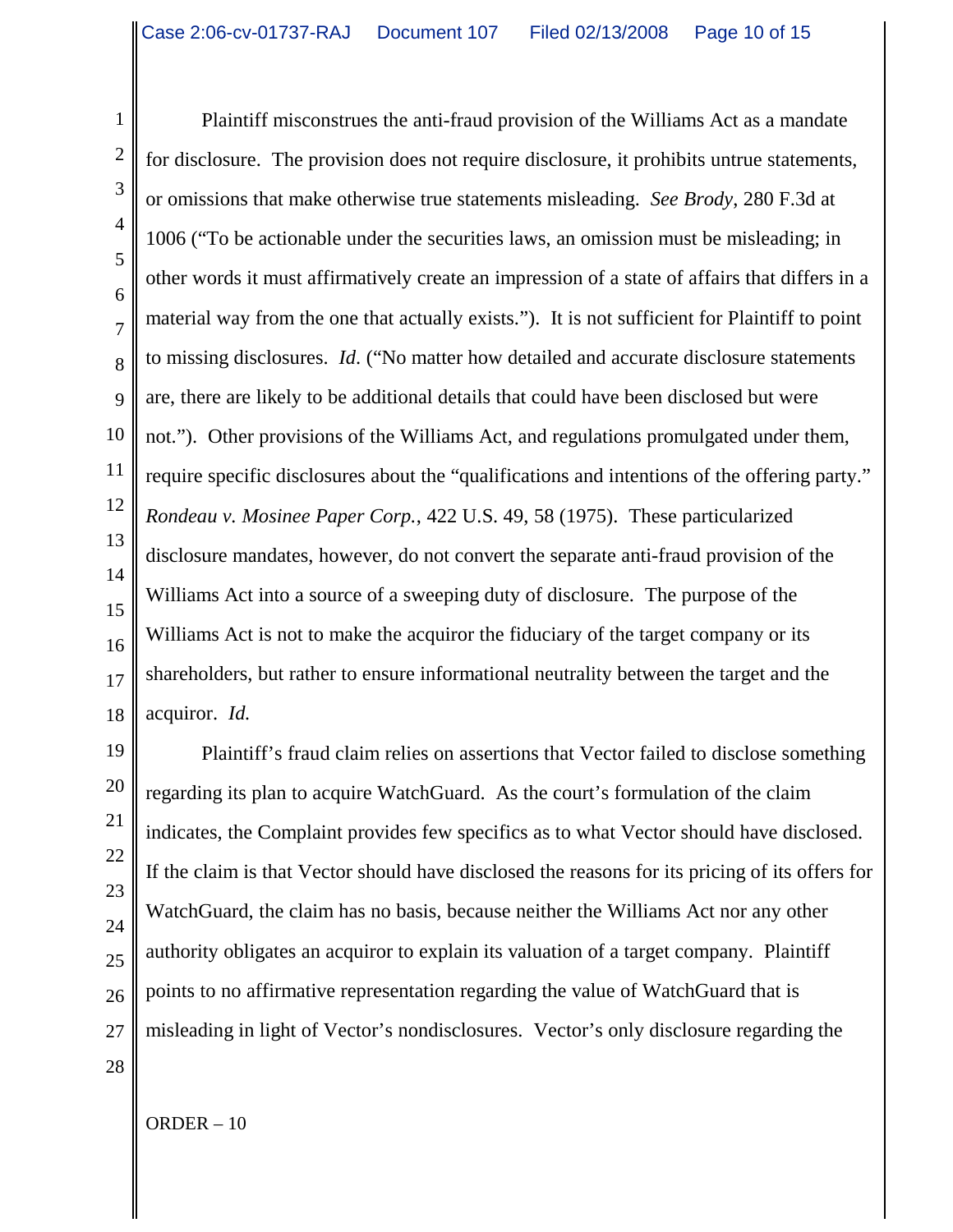value of WatchGuard was the price it placed on its bids for the company. There is no inference that these disclosures were misleading.

If Plaintiff's fraud claim is that Vector should have revealed whatever it learned after it was granted access to WatchGuard's inside information, the claim fails for the same reason. The Complaint reveals that Vector simply kept silent regarding what it learned in due diligence, and the Williams Act does not prohibit this conduct.

8 10 12 14 If Plaintiff's fraud claim is that Vector should have disclosed its agreement with FP to share in the funding of the merger and its proceeds, the claim lacks merit because Plaintiff admits that the companies disclosed the agreement in advance of the vote on the merger. Even if, as Plaintiff explained at oral argument, FP and Vector reached a "secret agreement" before publicly announcing it, Plaintiff fails to explain why the failure to disclose the agreement earlier was material.

15 16 17 18 19 20 21 22 23 24 25 26 27 Finally, Plaintiff's fraud claim is untenable to the extent it faults Vector for not disclosing potential antitrust liability arising out of the FP merger. Every case upon which Plaintiff relies for this assertion concerns mergers wherein the resulting combined corporation controls enough of a relevant market to warrant antitrust scrutiny by regulatory bodies. There is no allegation that the WatchGuard merger resulted in such a combination. Instead, the antitrust liability to which Plaintiff points is Plaintiff's own claim that Vector and FP's combined bid violates antitrust principles. The court will address that claim in a separate order. For purposes of this motion, it suffices to note that the notion that Vector should have guessed that someone would sue it for joining FP's merger bid and disclosed as much to WatchGuard shareholders is unsupportable. Vector disclosed its arrangement with FP in advance of the merger vote, and this is sufficient to disclose the underpinnings of the antitrust theory on which Plaintiff relies.

1

2

3

4

5

6

7

9

11

13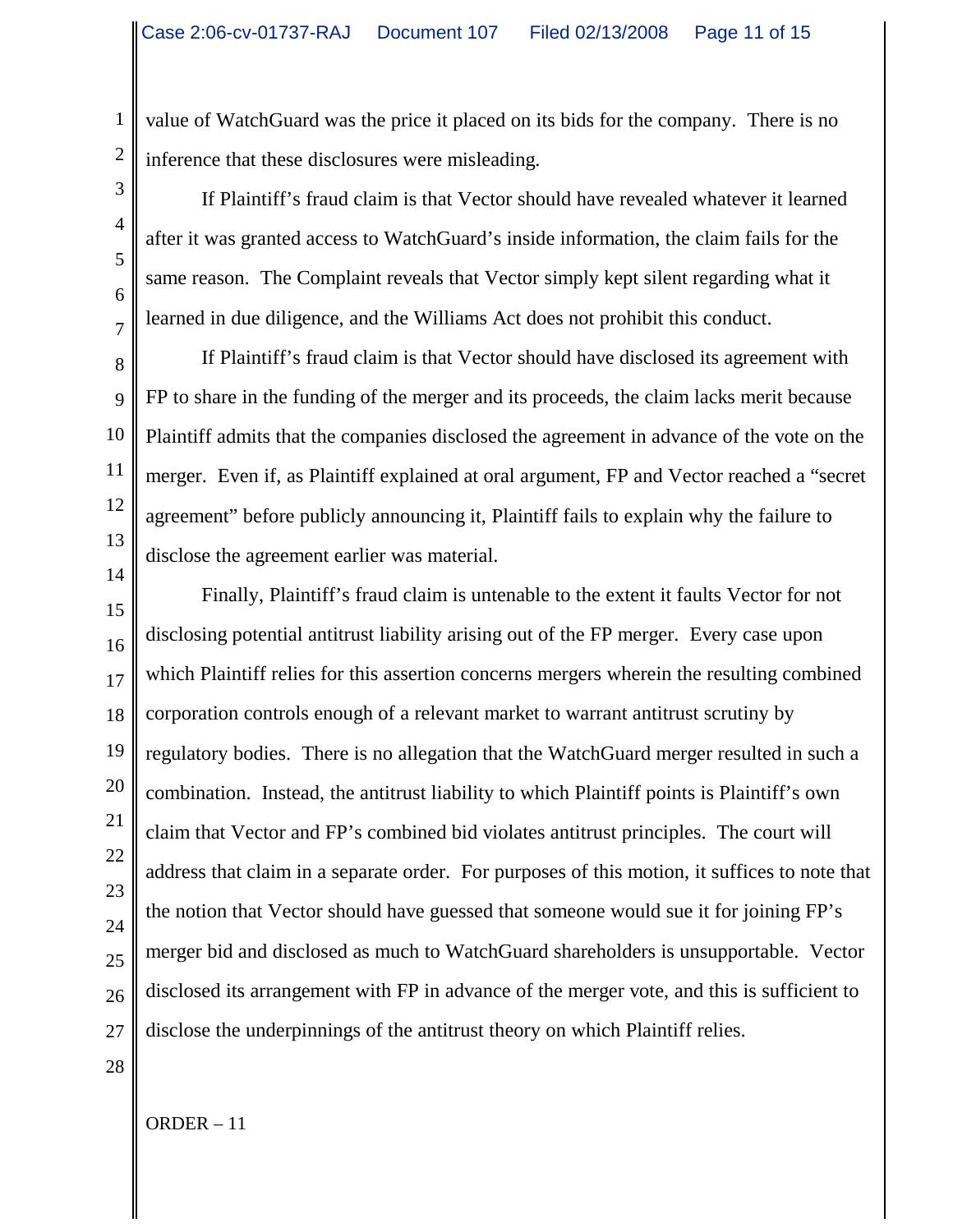| $\mathbf{1}$   | Plaintiff's failure to state a Williams Act fraud claim is not due to vague pleading <sup>4</sup> ,                                                                                                                                                                                                                                                                                                                                                                            |  |  |  |
|----------------|--------------------------------------------------------------------------------------------------------------------------------------------------------------------------------------------------------------------------------------------------------------------------------------------------------------------------------------------------------------------------------------------------------------------------------------------------------------------------------|--|--|--|
| $\sqrt{2}$     | but rather to the misconception that Vector owed a duty of disclosure to WatchGuard or                                                                                                                                                                                                                                                                                                                                                                                         |  |  |  |
| $\mathfrak{Z}$ | its shareholders. Neither the Williams Act nor any other authority supports this notion.                                                                                                                                                                                                                                                                                                                                                                                       |  |  |  |
| $\overline{4}$ | For that reason, Plaintiff cannot state a claim under the anti-fraud provision of the Act.                                                                                                                                                                                                                                                                                                                                                                                     |  |  |  |
| 5              | 2.<br><b>Insider Trading In Connection with a Tender Offer</b>                                                                                                                                                                                                                                                                                                                                                                                                                 |  |  |  |
| 6<br>$\tau$    | Rule 14e-3, a regulation promulgated under the Williams Act, proscribes certain                                                                                                                                                                                                                                                                                                                                                                                                |  |  |  |
| 8              | trades in connection with a tender offer:                                                                                                                                                                                                                                                                                                                                                                                                                                      |  |  |  |
| 9              | (a) If any person has taken a substantial step or steps to commence, or has                                                                                                                                                                                                                                                                                                                                                                                                    |  |  |  |
| 10             | commenced, a tender offer (the "offering person"), it shall constitute a<br>fraudulent, deceptive or manipulative act or practice within the meaning of<br>section 14(e) of the Act for any other person who is in possession of<br>material information relating to such tender offer which information he<br>knows or has reason to know is nonpublic and which he knows or has<br>reason to know has been acquired directly or indirectly from:<br>(1) The offering person, |  |  |  |
| 11             |                                                                                                                                                                                                                                                                                                                                                                                                                                                                                |  |  |  |
| 12             |                                                                                                                                                                                                                                                                                                                                                                                                                                                                                |  |  |  |
| 13             |                                                                                                                                                                                                                                                                                                                                                                                                                                                                                |  |  |  |
| 14             | (2) The issuer of the securities sought or to be sought by such tender offer,                                                                                                                                                                                                                                                                                                                                                                                                  |  |  |  |
| 15             | <b>or</b>                                                                                                                                                                                                                                                                                                                                                                                                                                                                      |  |  |  |
| 16<br>17       | (3) Any officer, director, partner or employee or any other person acting on<br>behalf of the offering person or such issuer,                                                                                                                                                                                                                                                                                                                                                  |  |  |  |
| 18             | to purchase or sell or cause to be purchased or sold any of such securities or<br>any securities convertible into or exchangeable for any such securities or<br>any option or right to obtain or to dispose of any of the foregoing securities,                                                                                                                                                                                                                                |  |  |  |
| 19             |                                                                                                                                                                                                                                                                                                                                                                                                                                                                                |  |  |  |
| 20             | unless within a reasonable time prior to any purchase or sale such<br>information and its source are publicly disclosed by press release or                                                                                                                                                                                                                                                                                                                                    |  |  |  |
| 21             | otherwise.                                                                                                                                                                                                                                                                                                                                                                                                                                                                     |  |  |  |
| 22             | 17 C.F.R. § 240.14e-3.                                                                                                                                                                                                                                                                                                                                                                                                                                                         |  |  |  |
| 23             |                                                                                                                                                                                                                                                                                                                                                                                                                                                                                |  |  |  |
| 24             | <sup>4</sup> Because Plaintiff's Williams Act fraud claim fails for lack of a cognizable legal theory,<br>there is no need to determine whether it satisfied the PSLRA. Nonetheless, as an independent                                                                                                                                                                                                                                                                         |  |  |  |
| 25             | basis for dismissal, the court notes that Plaintiff fails to identify any misrepresentation or omission                                                                                                                                                                                                                                                                                                                                                                        |  |  |  |
| 26             | that falls under the Williams Act's anti-fraud provision. This means that Plaintiff has not met its<br>burden under the PSLRA to "specify each statement alleged to have been misleading [and] the                                                                                                                                                                                                                                                                             |  |  |  |

reasons why the statement is misleading." 15 U.S.C. § 78u-4(b)(1). The natural result of Plaintiff's failure to adequately plead misrepresentations or omissions is that it does not raise a

"strong inference" that Vector acted with scienter. 15 U.S.C. § 78u-4(b)(2).

27 28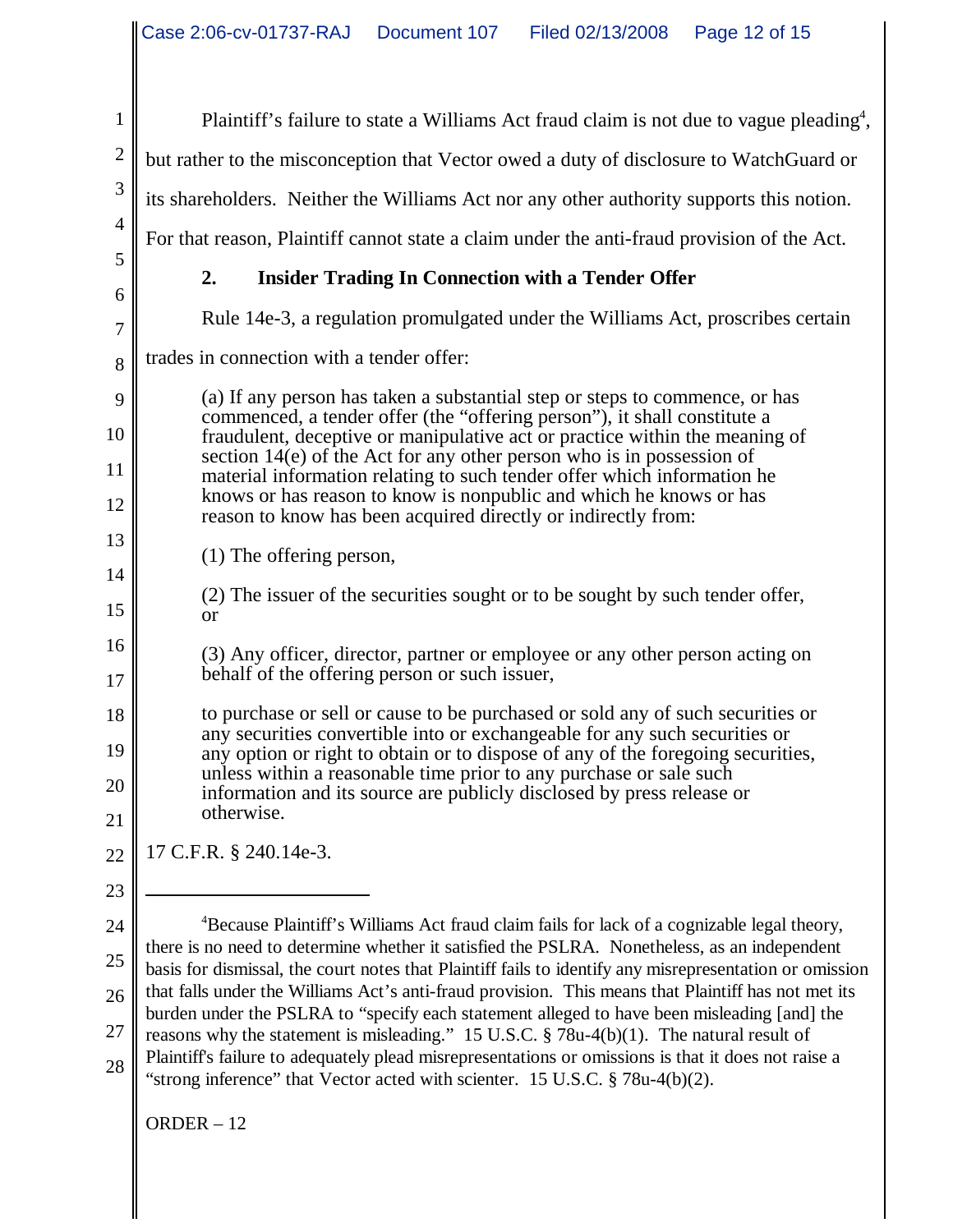As with its other claims, it is uncertain what allegations form the foundation for Plaintiff's Williams Act insider trading claims. If it is Vector's acquisition of WatchGuard stock on the open market in March 2006, Plaintiff's claims fail because Rule 14e-3 authorizes Vector's purchases. As Plaintiff admits, Vector was an offeror under the Williams Act until at least June 26, 2006, when it entered an agreement with FP to withdraw from the bidding process.  $\parallel$  54. Vector was thus an "offering person" under Rule 14e-3 in March 2006, and was permitted to acquire WatchGuard securities. Only "[an]other person," not the "offering person," can violate Rule 14e-3 by purchasing the target company's securities.

11 12 13 14 15 16 17 18 19 20 21 22 23 If Plaintiff's Rule 14e-3 claim is based on Vector's acquisition of a 50% interest in Gladiator, FP's merger vehicle, in exchange for funding half of the WatchGuard merger, the claim fails for at least two reasons. First, the text of Rule 14e-3 prohibits only insider trading in the target company's securities. Vector's purchase of Gladiator securities is not unlawful. Second, Rule 14e-3 is not a categorical ban on trading with non-public information, it is a ban on trading without disclosing that information to the public. On August 16, 2006, Vector disclosed in a regulatory filing its intention to acquire a 50% interest in Gladiator. To the extent that this can be viewed as an acquisition of WatchGuard securities, the information underlying that acquisition was disclosed "by press release or otherwise" and "within a reasonable time prior to any purchase or sale," as Rule 14e-3 requires.

Plaintiff's insider trading claims against Vector under the Williams Act suffer from foundational legal defects that ensure that no amended allegations can revive them.

26 **D. Derivative Claims**

27 28 The court must dismiss Plaintiff's final two securities claims because they require a well-pleaded predicate securities violation. Plaintiff supplements its insider trading

ORDER – 13

1

2

3

4

5

6

7

8

9

10

24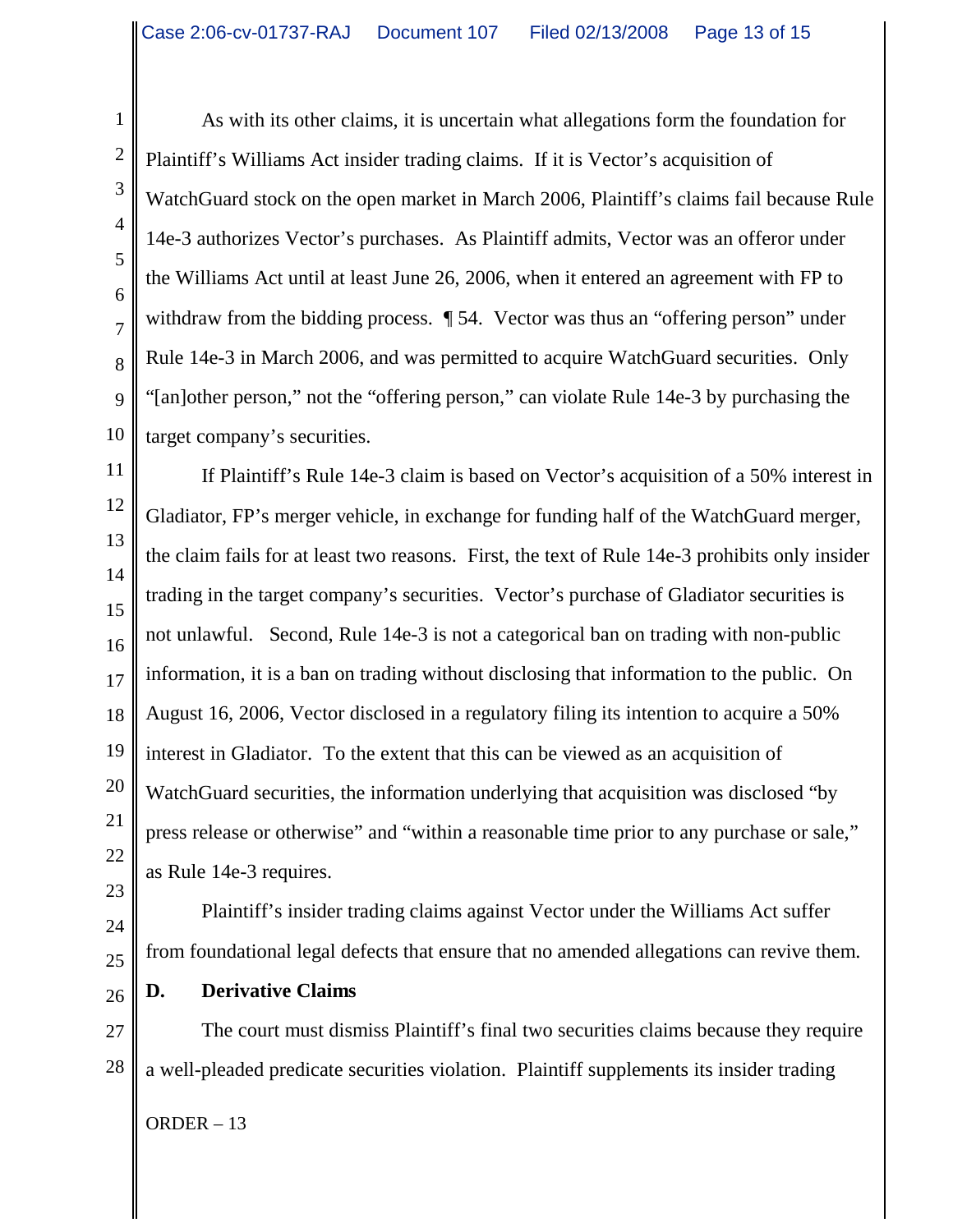claims with a claim under Section 20A of the Exchange Act (15 U.S.C. ¶ 78t-1). That statute imposes liability on a person "who violates any provision [of the securities laws] or the rules or regulations thereunder by purchasing or selling a security while in possession of material, nonpublic information." 15 U.S.C. ¶ 78t-1(a); *see also Johnson v. Alijan*, 490 F.3d 778, 781 n.11 (9th Cir. 2007) (noting that Section 20A "require[s] a predicate violation of the Exchange Act, or the rules promulgated thereunder"). The court's dismissal of Plaintiff's other securities claims leaves Plaintiff with no predicate violation on which to base its Section 20A claim.

10 Plaintiff's claim under Section 20(a) of the Exchange Act (15 U.S.C. ¶ 78t(a)) meets the same fate. This section imposes liability on "control persons" who direct the actions of a person who violates another provision of the securities laws. *See Paracor Fin., Inc. v. GE Capital Corp.*, 96 F.3d 1151, 1161 (9th Cir. 1996) (noting that a claim for control person liability requires a "show[ing] that a primary violation was committed"). Plaintiff asserts liability against defendants Vector Capital Corporation and Alexander Slusky as "control persons" with respect to Vector. The court's dismissal of the primary violation claims against Vector, however, mandates dismissal of Plaintiff's Section 20(a) claim.

# **IV. CONCLUSION**

For the reasons stated above, the court GRANTS the motion (Dkt. # 86) to dismiss Plaintiff's securities law claims. The court dismisses Plaintiff's fraud and insider trading claims under the Williams Act with prejudice, as no amendment could cure the deficiencies that led the court to dismiss those claims. The court will grant Plaintiff leave to amend as to its insider trading claim under Rule 10b-5, but directs that the Plaintiff prepare no amendment until the court resolves the last of the motions to dismiss pending

1

2

3

4

5

6

7

8

9